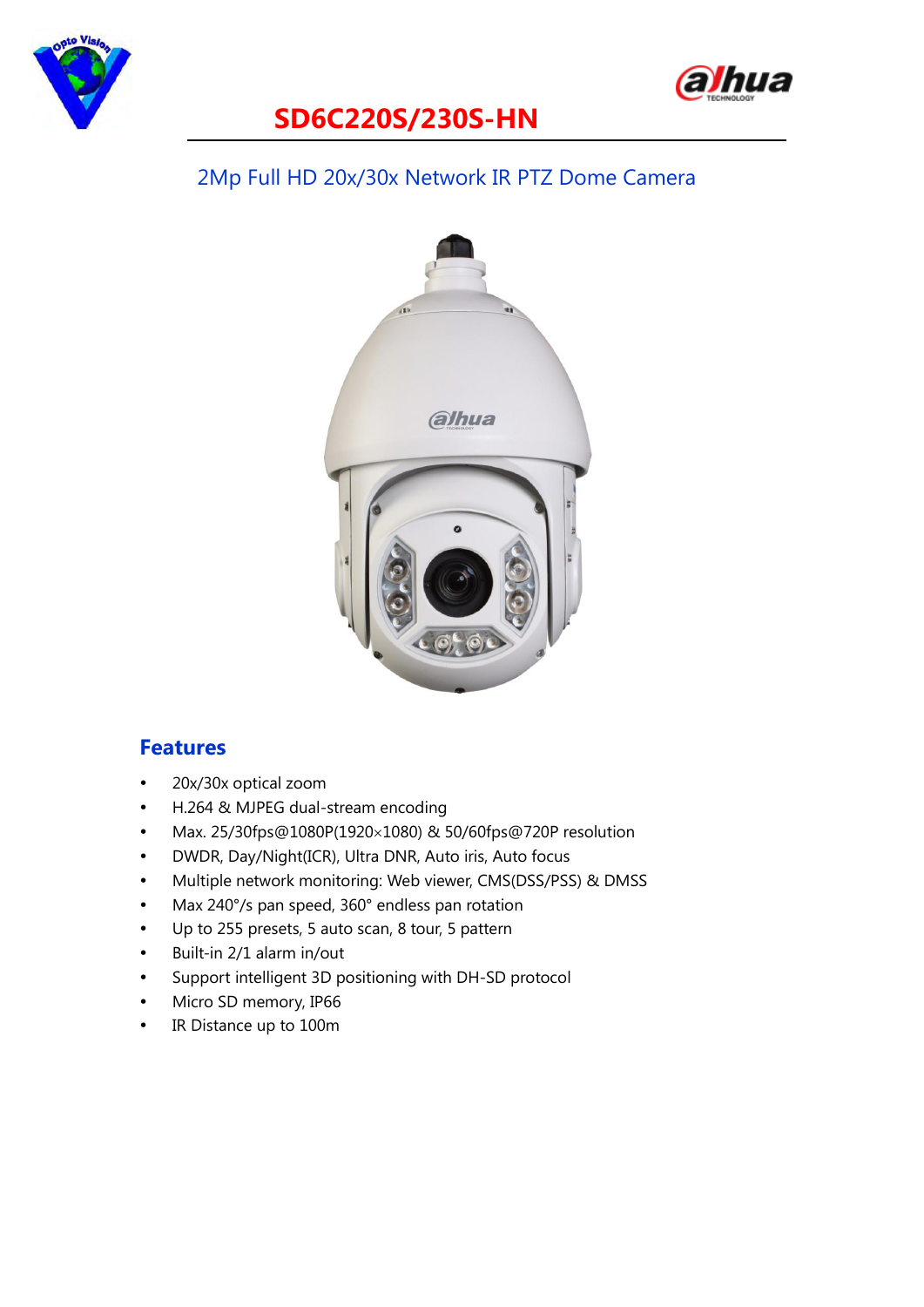

## **Technical Specifications**

| <b>Model</b>                  | <b>SD6C220S-HN</b>                                                                       | <b>SD6C230S-HN</b>                  |  |  |  |  |
|-------------------------------|------------------------------------------------------------------------------------------|-------------------------------------|--|--|--|--|
| Camera                        |                                                                                          |                                     |  |  |  |  |
| Image Sensor                  | 1/2.8" Exmor CMOS                                                                        |                                     |  |  |  |  |
| <b>Effective Pixels</b>       | 1920(H) x 1080(V)                                                                        |                                     |  |  |  |  |
| Scanning System               | Progressive                                                                              |                                     |  |  |  |  |
| Electronic Shutter Speed      | $1/1 \sim 1/30,000s$                                                                     |                                     |  |  |  |  |
| Min. Illumination             | Color: 0.05Lux@F1.6; B/W: 0.005Lux@F1.6                                                  |                                     |  |  |  |  |
| S/N Ratio                     | More than 50dB                                                                           |                                     |  |  |  |  |
| Video Output                  | BNC(1.0Vp-p/75 $\Omega$ ), PAL / NTSC                                                    |                                     |  |  |  |  |
| <b>Camera Features</b>        |                                                                                          |                                     |  |  |  |  |
| Day/Night                     | Auto(ICR) / Color / B/W                                                                  |                                     |  |  |  |  |
| <b>Backlight Compensation</b> | BLC / HLC / DWDR (Digital WDR)                                                           |                                     |  |  |  |  |
| White Balance                 | Auto, ATW, Indoor, Outdoor, Manual                                                       |                                     |  |  |  |  |
| Gain Control                  | Auto / Manual                                                                            |                                     |  |  |  |  |
| Noise Reduction               | Ultra DNR (2D/3D)                                                                        |                                     |  |  |  |  |
| Privacy Masking               | Up to 24 areas                                                                           |                                     |  |  |  |  |
| Digital Zoom                  | 16x                                                                                      |                                     |  |  |  |  |
| Lens                          |                                                                                          |                                     |  |  |  |  |
| Focal Length                  | $5.5$ mm ~ 110.0mm                                                                       | 4.3mm~129mm                         |  |  |  |  |
|                               | (20x Optical zoom)                                                                       | (30x Optical zoom)                  |  |  |  |  |
| Max Aperture                  | $F1.6 \sim F3.5$                                                                         | $F1.6 \sim F5.0$                    |  |  |  |  |
| <b>Focus Control</b>          | Auto / Manual                                                                            |                                     |  |  |  |  |
| Angle of View                 | H: $51^{\circ} \sim 2.60^{\circ}$                                                        | H: $65.1^{\circ} \sim 2.34^{\circ}$ |  |  |  |  |
| Close Focus Distance          | 100mm~ 1000mm                                                                            |                                     |  |  |  |  |
| <b>PTZ</b>                    |                                                                                          |                                     |  |  |  |  |
| Pan/Tilt Range                | Pan: $0^{\circ} \sim 360^{\circ}$ endless; Tilt: -15° $\sim 90^{\circ}$ , auto flip 180° |                                     |  |  |  |  |
| Manual Control Speed          | Pan: 0.1° ~160° /s; Tilt: 0.1° ~120° /s                                                  |                                     |  |  |  |  |
| Preset Speed                  | Pan: 240° /s; Tilt: 200° /s                                                              |                                     |  |  |  |  |
| Preset                        | 80(DH-SD), 255(Pelco-P/D)                                                                |                                     |  |  |  |  |
| PTZ Mode                      | 5 Pattern, 8 Tour, Auto Pan, Auto Scan                                                   |                                     |  |  |  |  |
| Speed Setup                   | Human-oriented focal length/ speed adaptation                                            |                                     |  |  |  |  |
| Power up Action               | Auto restore to previous PTZ and lens status after power failure                         |                                     |  |  |  |  |
| <b>Idle Motion</b>            | Activate Preset/ Pan/ Scan/ Tour/ Pattern if there is no command in                      |                                     |  |  |  |  |
|                               | the specified period                                                                     |                                     |  |  |  |  |
| Protocol                      | DH-SD, Pelco-P/D (Auto recognition)                                                      |                                     |  |  |  |  |
| IR Distance                   | 100m (2 near IR LED+ 4 far IR LED)                                                       |                                     |  |  |  |  |
| <b>Video</b>                  |                                                                                          |                                     |  |  |  |  |
| Compression                   | H.264 / MJPEG                                                                            |                                     |  |  |  |  |
| Resolution                    | 1080P(1920×1080) / 720P(1280×720) / D1(704×576/ 704×480) /CIF                            |                                     |  |  |  |  |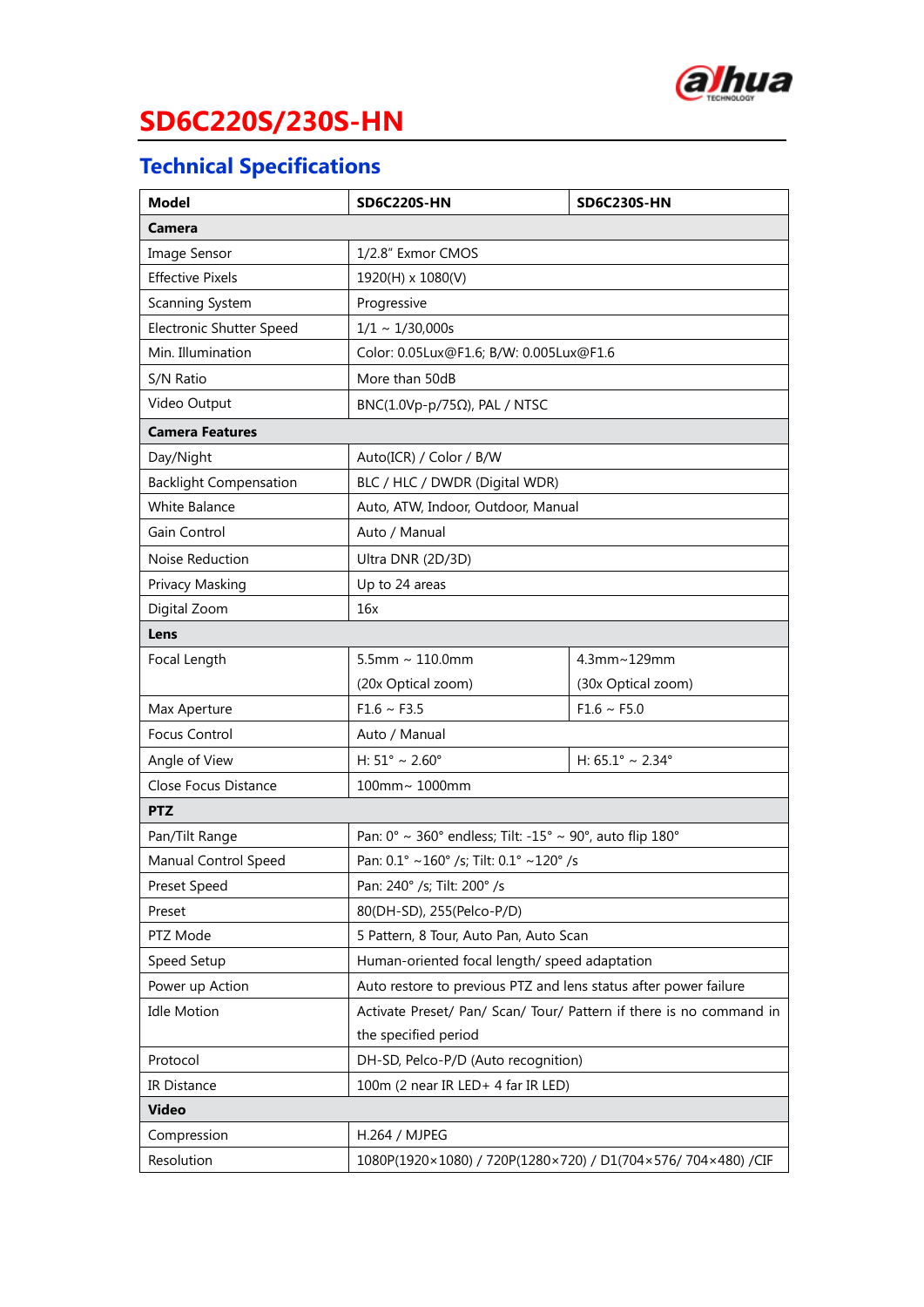

|                            |             | $(352 \times 288/352 \times 240)$                                  |  |  |
|----------------------------|-------------|--------------------------------------------------------------------|--|--|
| <b>Frame Rate</b>          | Main Stream | 1080P/D1 (1 ~ 25/30fps), 720P(1~50/60fps)                          |  |  |
|                            | Sub Stream  | D1/CIF(1 ~ 25/30fps)                                               |  |  |
| <b>Bit Rate</b>            |             | H.264: 56K ~ 8192Kbps, MJPEG: 56K ~ 20480Kbps                      |  |  |
| <b>Audio</b>               |             |                                                                    |  |  |
| Compression                |             | G.711a / G.711u(32kbps)/ PCM(128kbps)                              |  |  |
| Interface                  |             | 1/1 channel In/Out                                                 |  |  |
| <b>Network</b>             |             |                                                                    |  |  |
| Ethernet                   |             | RJ-45 (10/100Base-T)                                               |  |  |
| Protocol                   |             | IPv4/ IPv6, HTTP, HTTPS, SSL, TCP/IP, UDP, UPnP, ICMP, IGMP, SNMP, |  |  |
|                            |             | RTSP, RTP, SMTP, NTP, DHCP, DNS, PPPOE, DDNS, FTP, IP Filter, QoS, |  |  |
|                            |             | Bonjour, 802.1x                                                    |  |  |
| Compatibility              |             | ONVIF PSIA CGI                                                     |  |  |
| Max. User Access           |             | 20 users                                                           |  |  |
| <b>Smart Phone</b>         |             | iPhone, iPad, Android, Windows Phone                               |  |  |
| <b>Auxiliary Interface</b> |             |                                                                    |  |  |
| Memory Slot                |             | Micro SD, Max 64GB                                                 |  |  |
| <b>RS485</b>               |             | 1                                                                  |  |  |
| Alarm                      |             | 2/1 channel In/Out                                                 |  |  |
| <b>General</b>             |             |                                                                    |  |  |
| Power Supply               |             | AC 24V/3A $(\pm 10\%)$                                             |  |  |
| Power Consumption          |             | 10.5W, 26W (IR on, Heater on)                                      |  |  |
| <b>Working Environment</b> |             | -40°C ~ 60°C / Less than 90% RH                                    |  |  |
| <b>Ingress Protection</b>  |             | IP <sub>66</sub>                                                   |  |  |
| Dimensions                 |             | $\Phi$ 204.7(mm) x 359.9(mm)                                       |  |  |
| Weight                     |             | 7.8kg                                                              |  |  |